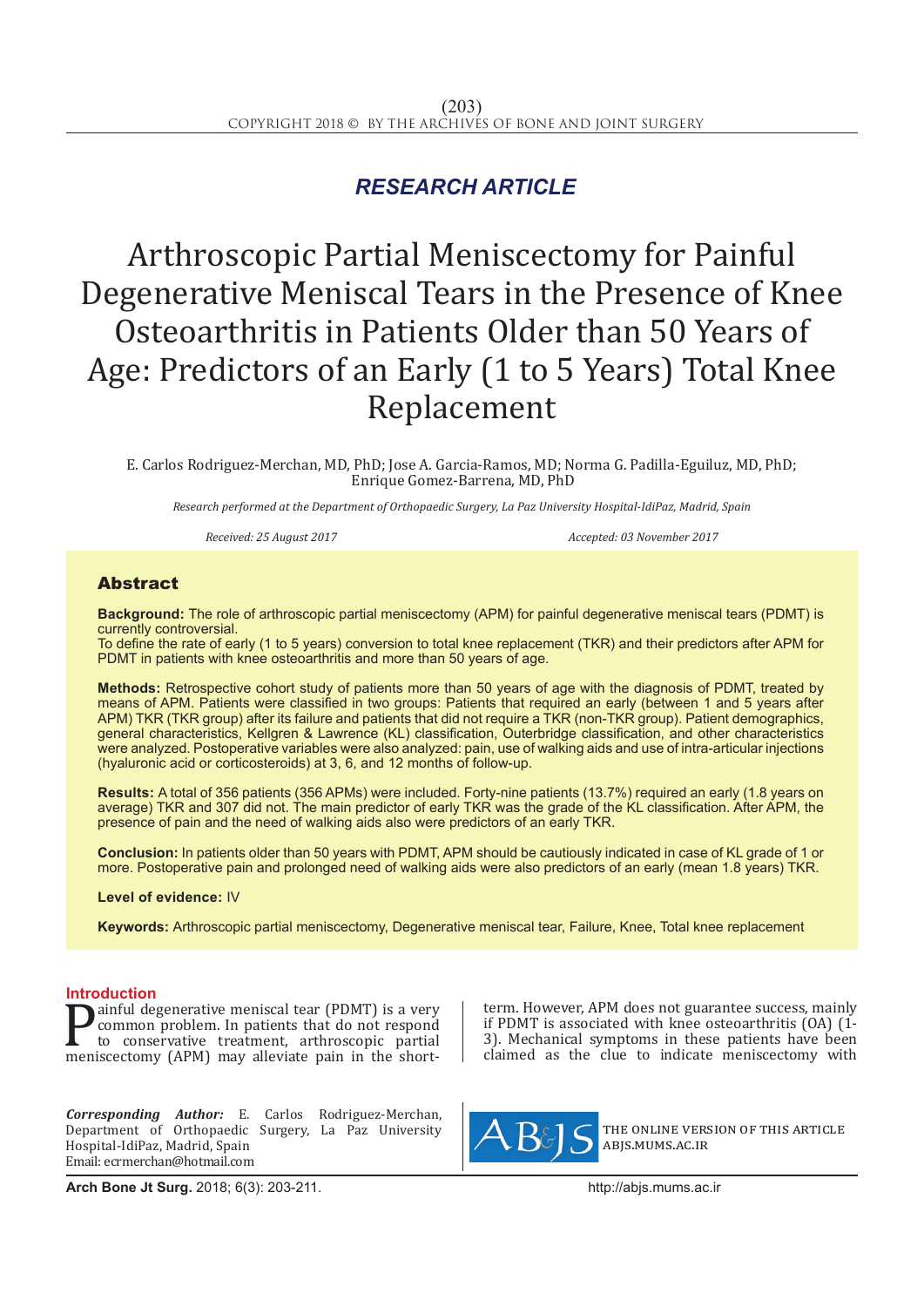expected efficacy , but these may be difficult to interpret and eventually the presence of a tear associated with pain may prompt surgical indication (4).

In 2014, Skedros et al reported that conventional criteria are poor in predicting which patients with PDMT should avoid APM and go straight to total knee replacement (TKR) (5). In 2015, Thorlund et al reported a systematic review and meta-analysis of benefits and harms of arthroscopic surgery for degenerative knee (6). Their findings did not support the practice of arthroscopic surgery for middle aged or older patients with knee pain with or without signs of OA.

However, this same year, Bollen et al criticized Thorlund´s report stating that: "The evidence that arthroscopic intervention for knee pain is of no benefit would seem to be thin at best, and Thorlund et al have made some sweeping conclusions that do not seem to be justified by the evidence presented (6, 7). An amalgamation of conclusions that are not based on hard science does not equate to a new evidence based conclusion". Bailey et al stated that APM was beneficial regardless of patient body mass index (BMI), duration of symptoms, history of injury, or in the presence of early 0A (8).

The main conclusions of a recently published "ESSKA Meniscus Consensus" were the following (9): 1) Surgery should not be proposed as a first line of treatment of degenerative meniscus lesions (grade A-high scientific level); 2) No arthroscopic surgery should be proposed for a degenerative meniscus lesion with advanced OA on weight bearing radiographs (grade A-high scientific level); 3) After three months with non-operative treatment and persistent pain/mechanical symptoms, APM must be proposed; 4) Surgery can be proposed earlier for patients presenting considerable mechanical symptoms (grade D-expert opinion) with normal X-rays/abnormal MRI (grade III meniscus lesion), APM may be proposed (grade B-scientific presumption); Exceptions should be discussed for young patients with considerable symptoms.

In a systematic review of the evidence for operative management of meniscal tears recently published, Monk et al found no difference between arthroscopic meniscal debridement compared with nonoperative management as a first-line treatment strategy for patients with knee pain and a degenerative meniscal tear (10). Some

evidence was found to indicate that patients with resistant mechanical symptoms who initially fail nonoperative management may benefit from meniscal debridement. One study compared exercise therapy and arthroscopic partial meniscectomy for knee function in middle aged patients with degenerative meniscal tears (11). The results of this study should encourage clinicians and middle aged patients with degenerative meniscal tear and no definitive radiographic evidence of OA to consider supervised exercise therapy as a treatment option.

Therefore, the role of APM for PDMT is currentlty controversial. The purpose of this study was to define the timing and the rate of early (between 1 and 5 years after the failure of APM) conversion to TKR, as well as the predictors of conversion to TKR after APM for PDMT in the degenerative knee, in patients with more than 50 years of age.

### **Materials and Methods**

We performed a retrospective cohort study of 356 patients more than 50 years of age with diagnosis of PDMT treated from January 2010 to December 2014 (5-year period) in a single tertiary University Hospital by means of APM. The cohort was a consecutive series. In all our patients magnetic resonance imaging (MRI) demonstrated a preoperative PDMT. The study was approved by the Ethics Committee of our Institution (number of protocol PI-2421).

Surgical indication was severe knee pain (more than 7 in a Visual Analog Scale from 0-no pain to  $10$ -maximum pain), without a previous low-energy traumatic event, associated with a PDMT on MRI in patients that did not respond to a 3-month period of conservative treatment. This included pain-killers, NSAIDs, walking with one cane and a sedentary way life style. High-energy injuries were not included. Patients were classified in two groups: those that needed an early total knee replacement (TKR) (TKR group) after APM failure, and those that did not (non-TKR group). The indication for a TKR was pain after APM of more than 7 in the visual analog scale (VAS, no pain 0, maximum pain 10), implicating the normal realization of the activities of daily living.

The general characteristics of our patients are summarized in Table 1. The variables that were

| Table 1. General characteristics of this series (TKR = total knee replacement; $n = number$ ; $w/o = without$ ; sd = standard deviation;<br>$NA = not available$ |                               |                                        |           |  |  |
|------------------------------------------------------------------------------------------------------------------------------------------------------------------|-------------------------------|----------------------------------------|-----------|--|--|
|                                                                                                                                                                  | <b>TKR</b><br>$n=49$          | <b>Non-TKR</b><br>$n = 307$            |           |  |  |
| <b>Variables</b>                                                                                                                                                 | mean±sd<br>$n\left(\%\right)$ | mean±sd<br>$n\left(\frac{0}{0}\right)$ | P Value   |  |  |
| Age                                                                                                                                                              | $62.8 \pm 7.1$                | $61.0 \pm 7.2$                         | $0.082*$  |  |  |
| Female sex                                                                                                                                                       | 36(73.5%)                     | 188(61.2%)                             | $0.067**$ |  |  |
| Right side                                                                                                                                                       | 25(51.0%)                     | 139(45.3%)                             | $0.537**$ |  |  |
| Preoperative diagnosis                                                                                                                                           |                               |                                        |           |  |  |
| Meniscus w/o cartilage                                                                                                                                           | $1(2.0\%)$                    | $17(5.6\%)$                            | $0.487**$ |  |  |
| Gonarthrosis or chondral degeneration                                                                                                                            | 48(98.0%)                     | 290(94.4%)                             |           |  |  |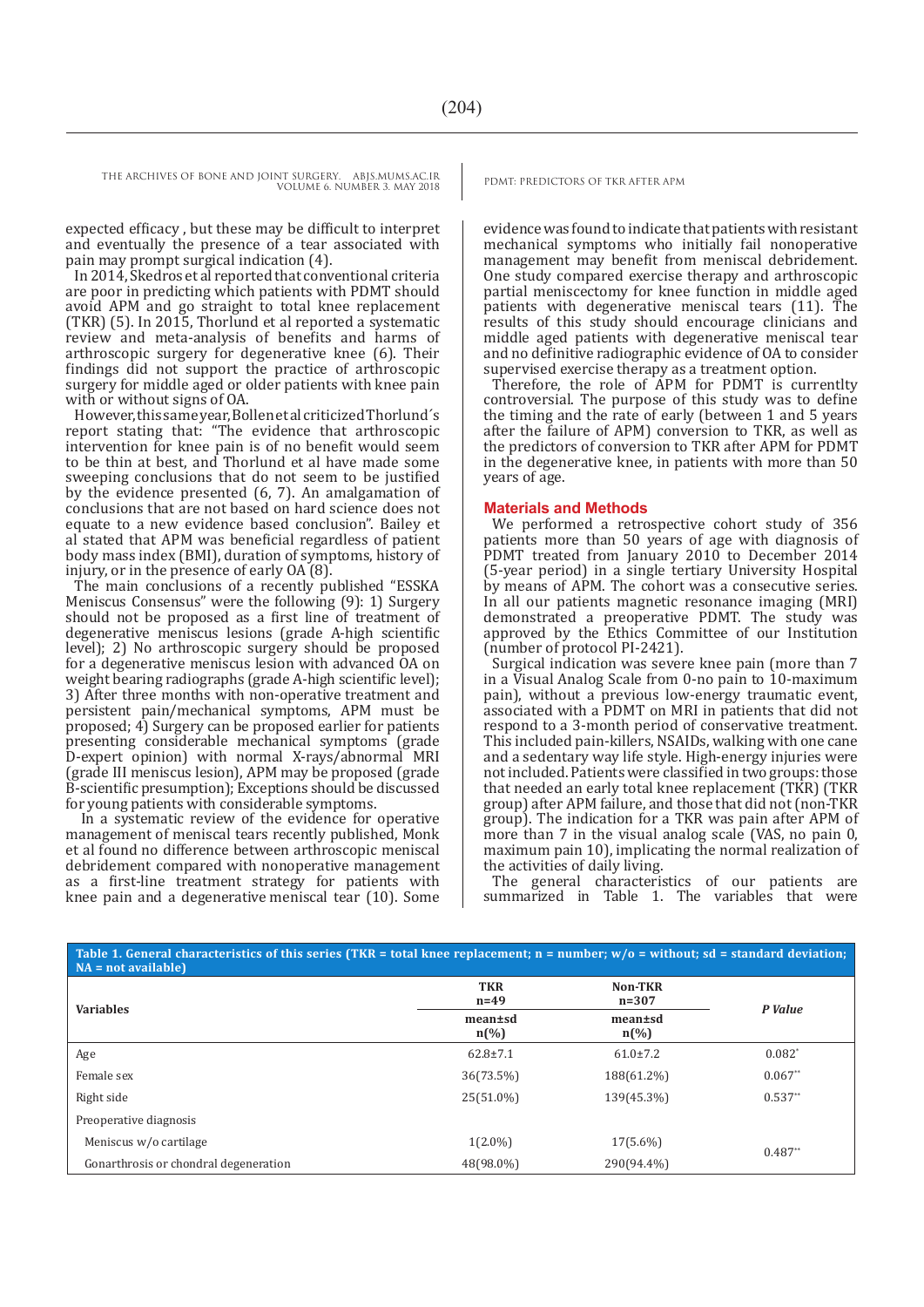| <b>Continuous of Table 1.</b>               |                  |                |                    |  |
|---------------------------------------------|------------------|----------------|--------------------|--|
| Kellgren & Lawrence classification (grades) | $2.0 \pm 0.8$    | $1.21 \pm 1.0$ | 0.000 <sup>†</sup> |  |
| $\boldsymbol{0}$                            | $1(2.0\%)$       | 77(25.1%)      |                    |  |
| $\mathbf{1}$                                | 11(22.5%)        | 86(28.0%)      |                    |  |
| 2                                           | 19(38.8%)        | 76(24.8%)      |                    |  |
| 3                                           | 11(22.5%)        | 18(5.9%)       | $0.000**$          |  |
| $\overline{4}$                              | $2(4.0\%)$       | $7(2.2\%)$     |                    |  |
| NA                                          | $5(10.2\%)$      | 43(14.0%)      |                    |  |
| Meniscus affected by MRI diagnosis          |                  |                |                    |  |
| Medial                                      | 33(67.4%)        | 222(72.3%)     |                    |  |
| Lateral                                     | 7(14.3%)         | 40(13.0%)      |                    |  |
| Both                                        | $6(12.2\%)$      | 40(13.0%)      | $0.903**$          |  |
| <b>NA</b>                                   | $3(6.1\%)$       | 5(1.7%)        |                    |  |
| Cartilage diagnosis by MRI                  |                  |                |                    |  |
| Thinning                                    | $4(8.2\%)$       | 41(13.4%)      |                    |  |
| Degeneration                                | 9(18.3%)         | 56(18.2%)      |                    |  |
| Disappeared cartilage                       | 14(28.6%)        | 34(11.1%)      | $0.068**$          |  |
| Advanced Degeneration + Osteophytosis       | 13(26.6%)        | 58(18.9%)      |                    |  |
| <b>NA</b>                                   | 9(18.3%)         | 118(38.5%)     |                    |  |
| Meniscal tear preoperative                  |                  |                |                    |  |
| Medial                                      | 37(75.5%)        | 202(65.8%)     |                    |  |
| Lateral                                     | 8(16.3%)         | 38(12.4%)      |                    |  |
| Both                                        | $4(8.2\%)$       | 47(15.3%)      | $0.317**$          |  |
| NA                                          | $\boldsymbol{0}$ | 20(6.5%)       |                    |  |
| Chondral lesion                             |                  |                |                    |  |
| Medial                                      | $9(18.4\%)$      | 53(17.3%)      |                    |  |
| Lateral                                     | $\boldsymbol{0}$ | $5(1.6\%)$     |                    |  |
| Femorotibial (FT) lateral/medial            | $2(4.1\%)$       | 10(3.3%)       | $0.170**$          |  |
| Femoropatellar (FP) isolated                | $1(2.0\%)$       | 36(11.7%)      |                    |  |
| $FT+FP$                                     | 34(69.4%)        | 171(55.7%)     |                    |  |
| NA                                          | $3(6.1\%)$       | 32(10.4%)      |                    |  |

\* Mann-Whitney test \*\*Fisher's exact test † t-test

*P value* estimated without missing values for categorical variables.

considered included patient demographics and general characteristics (age, gender, and comorbidities), Kellgren and Lawrence (KL) classification of knee OA based on radiographs, Outerbridge classification based on arthroscopy and characteristics of the PDMT treatment (12, 13). Among the outcome variables, we collected postoperative pain, postoperative use of walking aids and the need of intra-articular knee injections of hyaluronic acid or corticosteroids (if required) at 3, 6, and 12 months of follow up. Table 2 shows the main treatment characteristics.

The statistical methods analysis included parametric and non-parametric statistics (Fisher test, t-test, Mann-Whitney test) to compare the variables with a confidence level of 95%. A logistic regression was modelled to identify the risk factors for TKR. The independent variables included severity (KL classification), postoperative pain at the established intervals of the follow-up (yes/no), use of walking aids in the follow-up (yes/no), intra-articular injections in the FU, sex, and age. The statistical analysis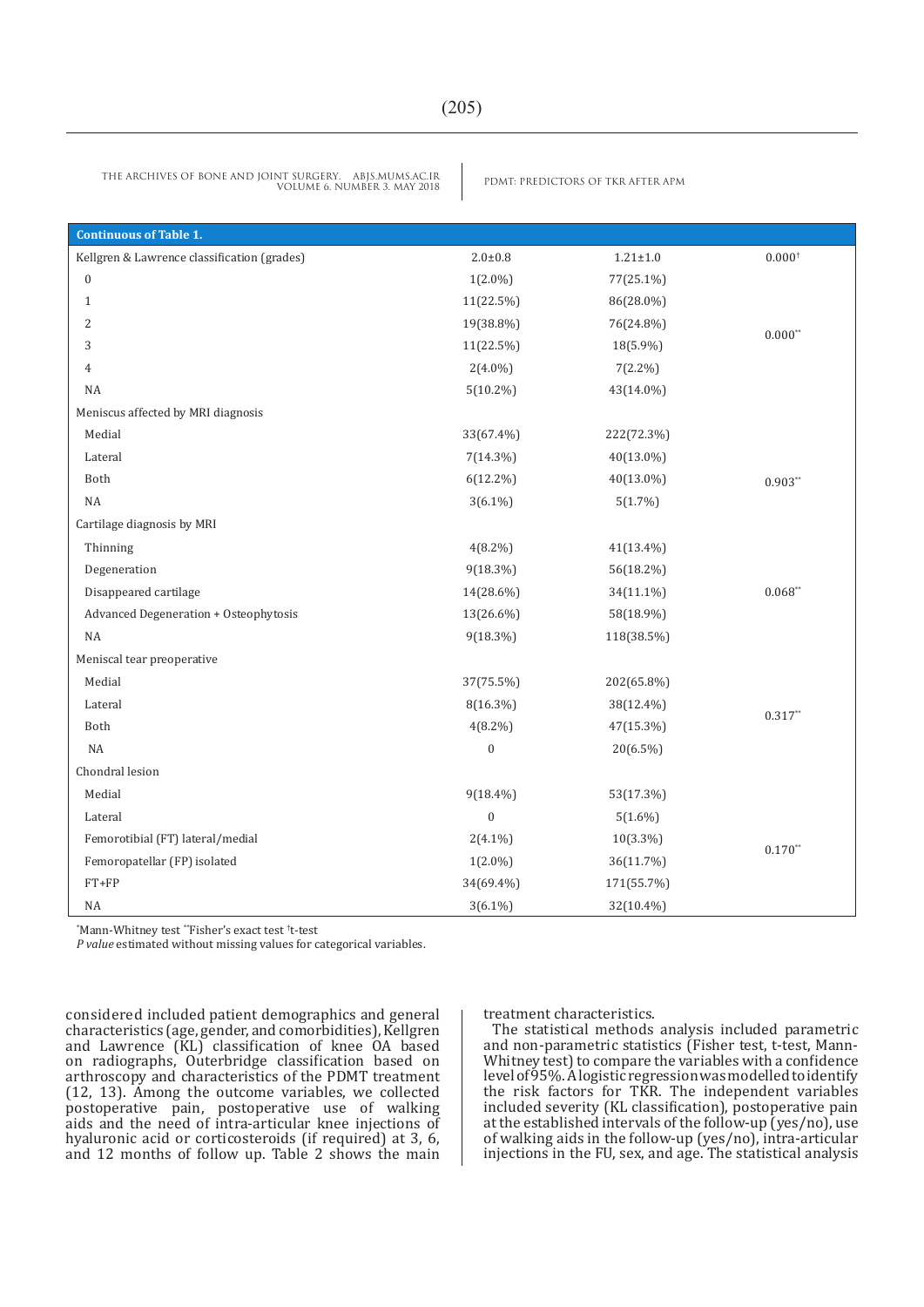PDMT: PREDICTORS OF TKR AFTER APM THE ARCHIVES OF BONE AND JOINT SURGERY. ABJS.MUMS.AC.IR VOLUME 6. NUMBER 3. MAY 2018

| Table 2. Treatment characteristics of degenerative meniscal tears (TKR = total knee replacement; n = number; w/o = without; debridem<br>$=$ debridement; $NA = not available$ |                                        |                               |           |  |
|-------------------------------------------------------------------------------------------------------------------------------------------------------------------------------|----------------------------------------|-------------------------------|-----------|--|
|                                                                                                                                                                               | <b>TKR</b><br>$n=49$                   | <b>Non-TKR</b><br>$n = 307$   |           |  |
| <b>Variables</b>                                                                                                                                                              | mean±sd<br>$n\left(\frac{0}{0}\right)$ | mean±sd<br>$n\left(\%\right)$ | P Value   |  |
| Medial compartment, Outerbridge grade:                                                                                                                                        | $2.9 + 1.5$                            | $2.4 \pm 1.5$                 | $0.014*$  |  |
| $\boldsymbol{0}$                                                                                                                                                              | 8(16.3%)                               | 71(23.1%)                     |           |  |
| I                                                                                                                                                                             | $2(4.1\%)$                             | $6(1.9\%)$                    |           |  |
| $\mathbf{I}$                                                                                                                                                                  | $5(10.2\%)$                            | 47(15.3%)                     |           |  |
| $\rm III$                                                                                                                                                                     | $6(12.3\%)$                            | 82(26.7%)                     | $0.010**$ |  |
| ${\rm IV}$                                                                                                                                                                    | 27(55.1%)                              | 96(31.3%)                     |           |  |
| <b>NA</b>                                                                                                                                                                     | $1(2.0\%)$                             | 5(1.7%)                       |           |  |
| Lateral compartment, Outerbridge grade:                                                                                                                                       | $1.2 + 1.6$                            | $0.8 + 1.4$                   | $0.090*$  |  |
| $\boldsymbol{0}$                                                                                                                                                              | 29(59.2%)                              | 217(70.7%)                    |           |  |
| I                                                                                                                                                                             | $\boldsymbol{0}$                       | $5(1.6\%)$                    |           |  |
| $_{\rm II}$                                                                                                                                                                   | $6(12.2\%)$                            | 23(7.5%)                      | $0.270**$ |  |
| III                                                                                                                                                                           | $5(10.2\%)$                            | 31(10.1%)                     |           |  |
| ${\rm IV}$                                                                                                                                                                    | 8(16.4%)                               | 27(8.8%)                      |           |  |
| <b>NA</b>                                                                                                                                                                     | $1(2.0\%)$                             | $4(1.3\%)$                    |           |  |
| Femoropatellar compartment, Outerbridge grade:                                                                                                                                | $2.4 \pm 1.6$                          | $2.1 \pm 1.6$                 | $0.211*$  |  |
| $\boldsymbol{0}$                                                                                                                                                              | 12(24.5%)                              | 94(30.6%)                     |           |  |
| I                                                                                                                                                                             | $\boldsymbol{0}$                       | 8(2.6%)                       |           |  |
| $_{\rm II}$                                                                                                                                                                   | 10(20.4%)                              | 54(17.6%)                     | $0.561**$ |  |
| $\rm III$                                                                                                                                                                     | $9(18.4\%)$                            | 70(22.8%)                     |           |  |
| IV                                                                                                                                                                            | 17(34.7%)                              | 76(24.8%)                     |           |  |
| NA                                                                                                                                                                            | $1(2.0\%)$                             | $4(1.3\%)$                    |           |  |
| Other techniques in cartilage                                                                                                                                                 |                                        |                               |           |  |
| None                                                                                                                                                                          | 46(93.9%)                              | 276(89.9%)                    |           |  |
| Perforation / microfractures                                                                                                                                                  | $1(2.0\%)$                             | 12(3.9%)                      | $0.624**$ |  |
| Free body extraction                                                                                                                                                          | $1(2.0\%)$                             | $3(1.0\%)$                    |           |  |
| Regularization + Perforation + Debridem.                                                                                                                                      | $1(2.0\%)$                             | 16(5.2%)                      |           |  |
| Other techniques in soft tissue                                                                                                                                               |                                        |                               |           |  |
| None                                                                                                                                                                          | 45(91.9%)                              | 275(89.6%)                    |           |  |
| Meniscal cyst                                                                                                                                                                 | $\boldsymbol{0}$                       | $2(0.7\%)$                    |           |  |
| Synovectomy                                                                                                                                                                   | $2(4.1\%)$                             | 21(6.8%)                      | $0.760**$ |  |
| Debridement with lateral release                                                                                                                                              | $1(2.0\%)$                             | $5(1.6\%)$                    |           |  |
| Suture                                                                                                                                                                        | $1(2.0\%)$                             | $4(1.3\%)$                    |           |  |

\* Mann-Whitnet test \*\*Fisher's exact test

*P value* estimated without missing values for categorical variables.

was made using STATA software (StataCorp.2009 College Station, TX: StataCorp LP).

# **Results**

A total of 356 patients were included in this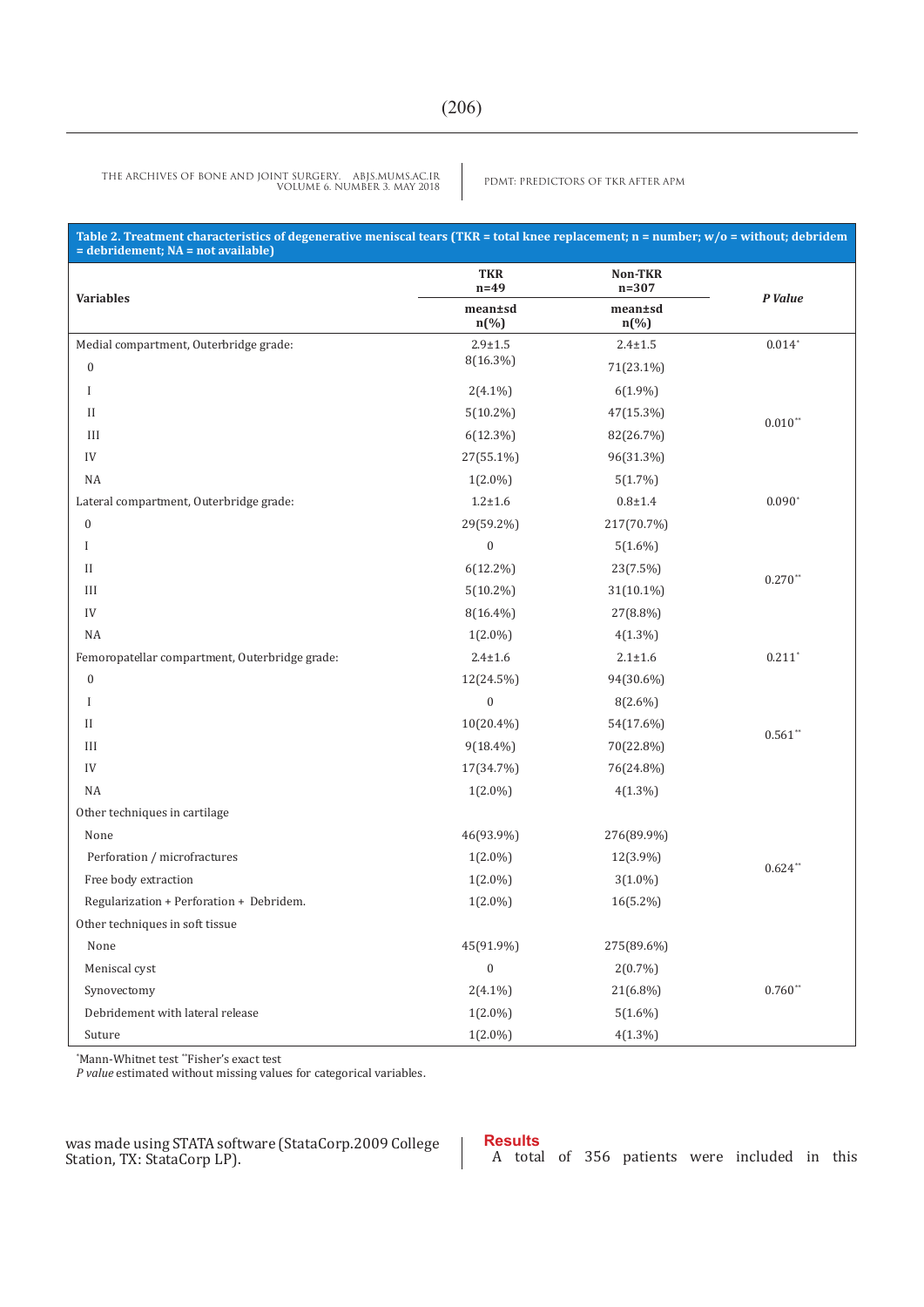| Table 3. Outcome variables and follow-up characteristics (TKR = total knee replacement). NA = not available |                             |                             |           |  |
|-------------------------------------------------------------------------------------------------------------|-----------------------------|-----------------------------|-----------|--|
| <b>Variables</b>                                                                                            | <b>TKR</b><br>$n=49$        | Non-TKR<br>$n = 307$        | P Value   |  |
|                                                                                                             | $n\left(\frac{0}{0}\right)$ | $n\left(\frac{0}{0}\right)$ |           |  |
| 3 months postoperative                                                                                      |                             |                             |           |  |
| Pain (Yes)                                                                                                  | 46(93.9%)                   | 184(60%)                    | $0.000**$ |  |
| 6 months postoperative                                                                                      |                             |                             |           |  |
| Pain (Yes)                                                                                                  | 45(91.8%)                   | 163(53.1%)                  | $0.000**$ |  |
| Walking aids (Yes)                                                                                          | 13(26.5%)                   | 19(6.2%)                    | $0.000**$ |  |
| Intra-articular injection                                                                                   |                             |                             | $0.000**$ |  |
| None                                                                                                        | 27(55.1%)                   | 249(81.1%)                  |           |  |
| Hyaluronic acid                                                                                             | 13(26.5%)                   | $30(9.8\%)$                 | $0.001**$ |  |
| Corticosteroids                                                                                             | $9(18.4\%)$                 | 28(9.1%)                    |           |  |
| Other treatments (Yes)                                                                                      | 41(61.6%)                   | 189(61.6%)                  |           |  |
| 12 months postoperative.                                                                                    |                             |                             |           |  |
| Pain (Yes)                                                                                                  | 45(91.8%)                   | 122(39.7%)                  | $0.000**$ |  |
| Crutches or walking aids (Yes)                                                                              | 8(16.3%)                    | 6(2%)                       | $0.000**$ |  |
| Intra-articular injections                                                                                  |                             |                             |           |  |
| None                                                                                                        | 32(65.3%)                   | 263(85.7%)                  |           |  |
| Hyaluronic acid                                                                                             | 11(22.4%)                   | 30(9.7%)                    | $0.002**$ |  |
| Corticosteroids                                                                                             | $6(12.2\%)$                 | $14(4.6\%)$                 |           |  |
| Other treatments                                                                                            |                             |                             |           |  |
| No                                                                                                          | 27(55.1%)                   | 206(67.1%)                  |           |  |
| Rehabilitation                                                                                              | $7(14.3\%)$                 | 56(18.3%)                   |           |  |
| Analgesics intake                                                                                           | $7(14.3\%)$                 | 32(10.4%)                   | $0.026**$ |  |
| Rehabilitation + Analgesics                                                                                 | $7(14.3\%)$                 | $12(3.9\%)$                 |           |  |
| NA                                                                                                          | $1(2.0\%)$                  | $1(0.3\%)$                  |           |  |

\*\*Fisher's exact test

retrospective study; of these, 49 (13.7%) required TKR and 307 did not require TKR in the follow-up period (24 to 60 months). The mean time of follow up of the TKR group was of 3.6±1.5 years while for the not-TKR group it was of 2.5±1.6 years (*P<0.01*). The mean time from index surgery (APM) to TKR was  $1.8\pm1.3$  years.

A significantly higher percentage of patients with higher grades in the KL classification was found in the TKR group [Table 1] that also showed 24% more of Outerbridge grade in the medial compartment than the not-TKR group [Table 2]. The rest of general population characteristics and PDMT treatment characteristics showed no statistical differences. Both groups were considered comparable [Table 1].

Outcome variables were significantly different between the TRK group and the non-TKR group [Table 3]. In the TKR group, we identified significantly more pain at 3 months of follow-up (94% vs. 60%, *P=0.000*); more pain at 6 months follow-up (92% vs. 53%, *P=0.000*) and more frequent need of walking aids (26% vs. 6%, *P=0.000*); at 12 months of follow-up, we found more pain (92% vs. 40%, *P=0.000*) and more frequent need of walking aids (16% vs. 2%, *P=0.000*). There were more indications of knee intra-articular injections of any type (hyaluronic acid or corticosteroids) in the TKR group, with 44.9% vs. 18.9% (*P=0.000*) at 6 months follow-up, and 34.6% vs. 14.3% (*P=0.002*) at 12 months follow-up. Also, at 6 and 12 months follow-up, significantly more patients required other forms of treatment including analgesics and physiotherapy, as seen in Table 3.

Table 4 shows the significant logistic regression models of the variables at 6 and 12 months that were associated with undergoing TKR surgery. Higher grades of radiographic KL index and also the persistence of pain and walking aids at 6 and 12 months of follow-up increased the risk of receiving TKR. Figure 1 displays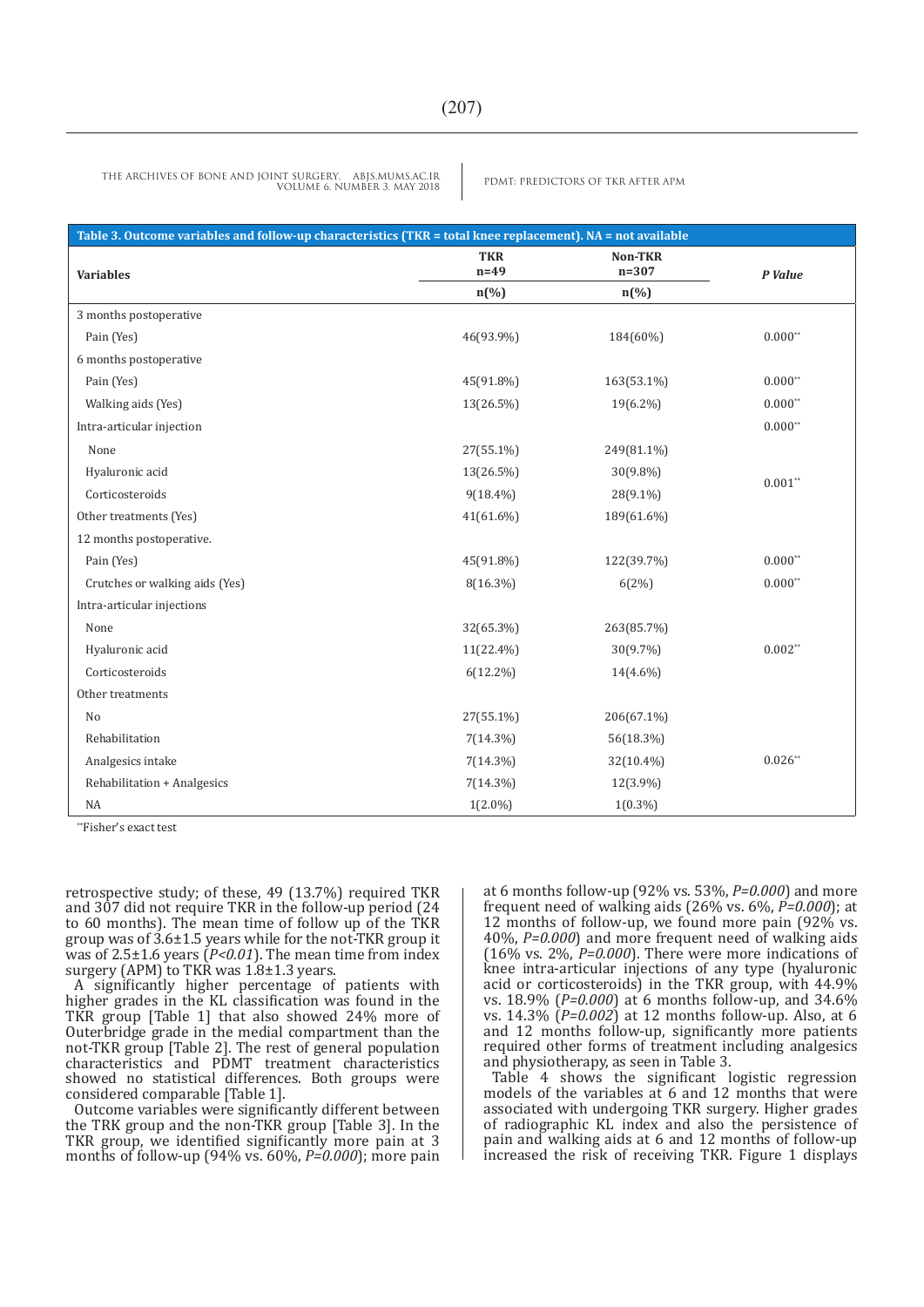PDMT: PREDICTORS OF TKR AFTER APM THE ARCHIVES OF BONE AND JOINT SURGERY. ABJS.MUMS.AC.IR VOLUME 6. NUMBER 3. MAY 2018

| Table 4. Variables associated with total knee replacement (TKR). FU = follow-up; CI = confidence interval |                                |                          |                                |              |                                |              |
|-----------------------------------------------------------------------------------------------------------|--------------------------------|--------------------------|--------------------------------|--------------|--------------------------------|--------------|
|                                                                                                           | 3 months FU                    |                          | 6 months FU                    |              | 12 months FU                   |              |
| Variable                                                                                                  | <b>TKR</b><br><b>Odd Ratio</b> | CI, 95%                  | <b>TKR</b><br><b>Odd Ratio</b> | CI, 95%      | <b>TKR</b><br><b>Odd Ratio</b> | CI, 95%      |
| Age                                                                                                       | 1.0 <sup>ns</sup>              | $0.9 - 1.1$              | 1.0 <sup>ns</sup>              | $0.9 - 1.0$  | 1.0 <sup>ns</sup>              | $0.9 - 1.0$  |
| Female sex                                                                                                | 1.3 <sup>ns</sup>              | $0.6 - 2.7$              | 1.2 <sup>ns</sup>              | $0.6 - 2.5$  | 1.3 <sup>ns</sup>              | $0.6 - 2.8$  |
| Kellgren & Lawrence classification                                                                        |                                |                          |                                |              |                                |              |
| $\boldsymbol{0}$                                                                                          | $\mathbf{1}$                   |                          | $\mathbf{1}$                   |              | $\mathbf{1}$                   |              |
| 1                                                                                                         | $8.1*$                         | $1.0 - 65.4$             | $8.3*$                         | $1.0 - 68.7$ | $11.2*$                        | 1.2-102.9    |
| 2                                                                                                         | $17.2**$                       | 2.2-134.8                | $15.3*$                        | 1.9-122.1    | $20.7**$                       | 2.3-186.7    |
| $3+$                                                                                                      | $14.5*$                        | 1.8-113.9                | $13.6*$                        | 1.6-109.3    | $20.9**$                       | 2.3-190.2    |
| Pain (Yes)                                                                                                | $9.5***$                       | 2.8-31.8                 | $6.2**$                        | 20.3-18.8    | 13.8***                        | $4.6 - 41.6$ |
| Walking aids (Yes)                                                                                        | $\overline{\phantom{a}}$       |                          | $3.1*$                         | $1.3 - 7.5$  | $8.6**$                        | $2.1 - 34.6$ |
| Intra-articular injection                                                                                 |                                | $\overline{\phantom{a}}$ |                                |              |                                |              |
| None                                                                                                      |                                |                          | $\mathbf{1}$                   |              | $\mathbf{1}$                   |              |
| Hyaluronic acid                                                                                           |                                |                          | 1.4 <sup>ns</sup>              | $0.6 - 3.3$  | 0.6 <sup>ns</sup>              | $0.2 - 1.5$  |
| Corticosteroids                                                                                           |                                |                          | 1.4 <sup>ns</sup>              | $0.5 - 3.6$  | 0.9 <sup>ns</sup>              | $0.3 - 3.1$  |
| Model adjust( $ps.R^2$ )                                                                                  | $0.169***$                     |                          | $0.206***$                     |              | $0.275***$                     |              |

\**P<0.05*; \*\**P<0.01*; \*\*\**P<0.001*;ns: Not significant



**Note: Probabilities adjusted per age and gender.**

**Figure 1. Pain, walking aid (WA) and severity as predictors (Pr) of total knee replacement (TKR) at 3, 6 and 12 months of follow-up (FU). W/o = without; mos = months.**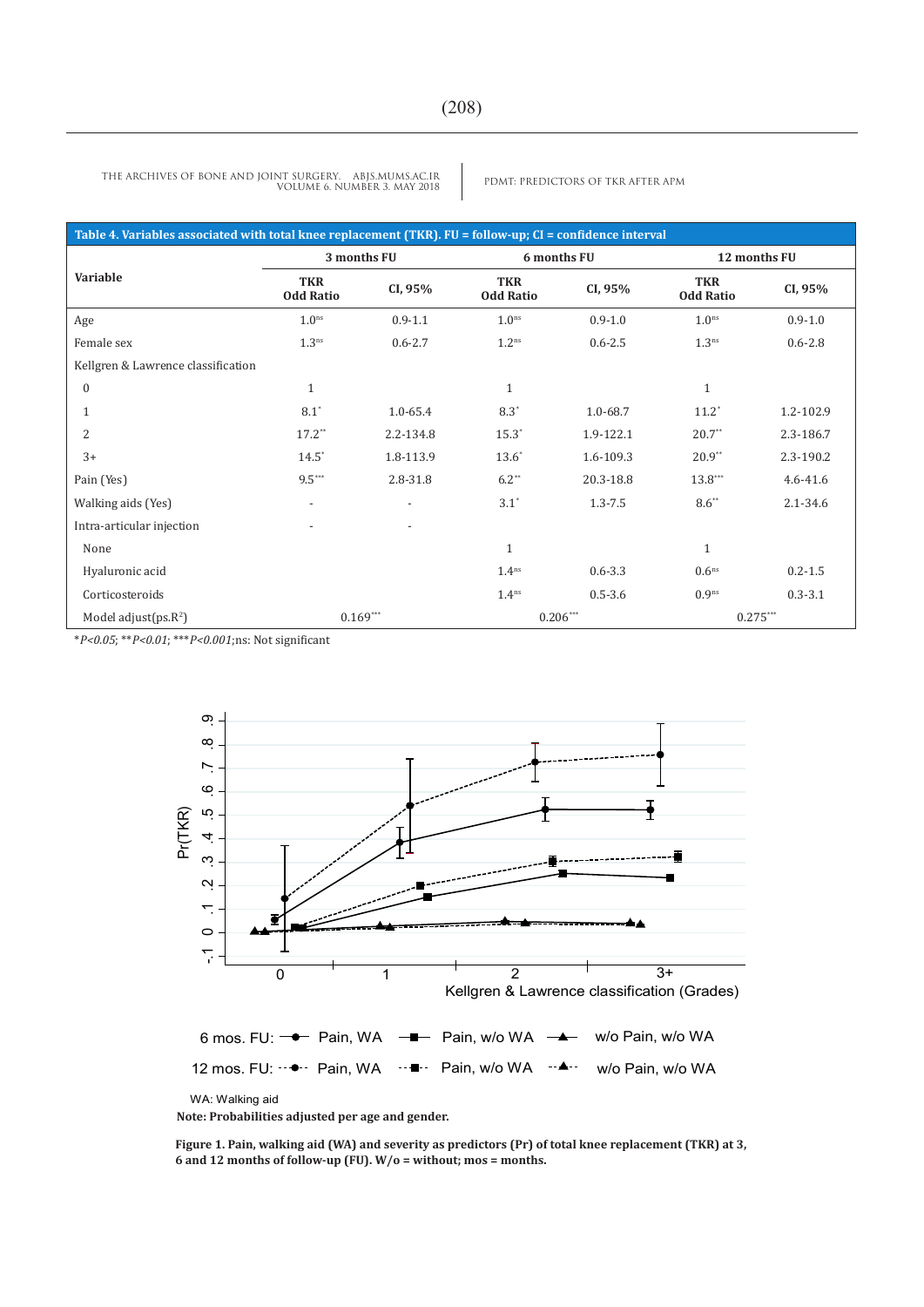the probabilities of TKR with the presence of pain and walking aids at 6 and 12 months of follow-up for a given KL index.

# **Discussion**

Taking into account the current controversy on the role of APM for PDMT of the knee, we tried to define the rate of early conversion to TKR and its predictors after APM for PDMT in the presence of knee OA in patients with more than 50 years of age. We performed a retrospective cohort study of patients with more than 50 years of age with the diagnosis of PDMT (confirmed on MRI) treated from 2010 to 2014 by means of APM and compared the baseline and the outcome variables in patients that were classified in two groups: those that required a TKR (TKR group) and those that did not (non-TKR group). Our results confirm that higher degrees of KL index in preoperative radiographs increase the risk of early TKR (less than 2 years after arthroscopic partial meniscectomy), and that postoperative persistent pain and walking aids requirements also lead to early TKR.

Our results are clinically relevant as the experience of a large tertiary teaching hospital, where 49 out of 356 patients over 50 years of age undergoing arthroscopic partial meniscectomy did not experience clinical benefit but on the contrary, required further surgical treatment 2 years after, namely TKR (13.7%). This fact further reinforces the questioning of patient selection and patient benefit of this technique in case of MRI diagnosed partial degenerative meniscal tears in symptomatic patients not responding to conservative treatment.

Our study has a number of limitations. First of all, this is a retrospective study and not a prospective one. Furthermore, patient selection was performed based on the age, the diagnosis and the performed technique. The allocation of mechanical symptoms as a precise indication for APM is unclear. A recent report found that satisfaction after arthroscopy was significantly lower among those with preoperative mechanical symptoms (14). Therefore, we did not use mechanical symptoms, frequently present, as a criteria for patient selection. Although selection bias is not fully cleared due to population attending the Hospital, time from symptoms to surgery, or other aspects related to the Hospital setting, we incorporated all patients in our Unit that truly represents population over 50 in our area. Another limitation is the comparison of both groups, selected upon the outcome (early TKR after APM) but with different mean follow-up  $(3.6\pm1.5)$  years in the TKR group, and 2.5±1.6 in the not-TKR group) that was judged as not clinically relevant. Both groups were found basically comparable except that a higher percentage of patients with higher grades of OA (particularly grades 2 and 3 in the KL grading) was found in the TKR group. However, these patients were offered APM due to preserved function at the time of treatment, and the poor outcome poor enables us to conclude on the risk factors and the recommendation of cautious APM indication.

Several randomized controlled trials (RCT) of arthroscopy on middle aged patients with knee pain

with or without OA have reported no beneficial effect of surgery over placebo surgery or physiotherapy, although very seldom the final TKR requirements are studied in RCTs due to insufficient follow-up (15-19). This is a major benefit of a retrospective study such as the current one.

In 2012 Englund et al stated that PDMT must be initially treated conservatively before deciding an APM, and also that patients with mechanical symptoms (painful catching or locking) may need surgical treatment (20). In a subgroup of patients, APM may alleviate pain and other symptoms potentially caused by the meniscal tear.

In a report of level I of evidence published in 2013, Herrlin et al found that exercise therapy plus APM was not superior to exercise therapy alone (21). However, one third of patients of the exercise group did not improve. Such patients improved after APM at the same level as the rest.

A systematic review and meta-analysis published in 2014 by Khan et al found a moderate degree of evidence suggesting that there is no benefit from APM for PDMT in comparison with non-operative or sham treatments in middle-aged patients with mild or no concomitant OA (22). An intent of non-operative management should be the first line treatment for such patients.

In 2014, Skedros et al reported a 12% rate of conversion to TKR in patients younger than 65 years, compared to 36% in patients older than 65 years (5). The overall rate of conversion to TKR was 26%. In our series of patients older than 50 years the rate of early (1.8 years on average) conversion to TKR has been 13.7% (49/356) at 2 years, in the same range as reported.

The systematic review and meta-analysis of benefits and harms of APM for PDMT reported in 2015 by Thorlund et al did not support the practice of arthroscopic surgery for middle aged or older patients with knee pain with or without signs of OA (6).

However, this same year, Bollen stated that "the evidence that arthroscopic intervention for knee pain is of no benefit would seem to be thin at best, and Thorlund et al have made some sweeping conclusions that do not seem to be justified by the evidence presented" (5, 7).

Another systematic review published in 2015 by Petersen et al demonstrated that for most PDMT surgical and non-surgical treatment seem to have the same value (23). Of six assays, only one showed less pain after APM. However, in the rest of assays it was evident that APM failed in some patients. Petersen et al stated that such patients could benefit from APM.

In a randomized, patient- and outcome assessorblinded, sham surgery-controlled, multicenter trial published in 2016 by Sihvonen et al, APM did not add benefit over sham surgery to relieve knee catching or occasional locking  $(24)$ . Sihvonen et al questioned whether mechanical symptoms were caused by a PDM. In fact, they prompted caution in using patients' self-report of these symptoms as an indication for APM, which lead us to avoid this symptom among the selection criteria.

In a cohort study or case series (level IV of evidence) reported in 2016 by Demange et al , 71 patients with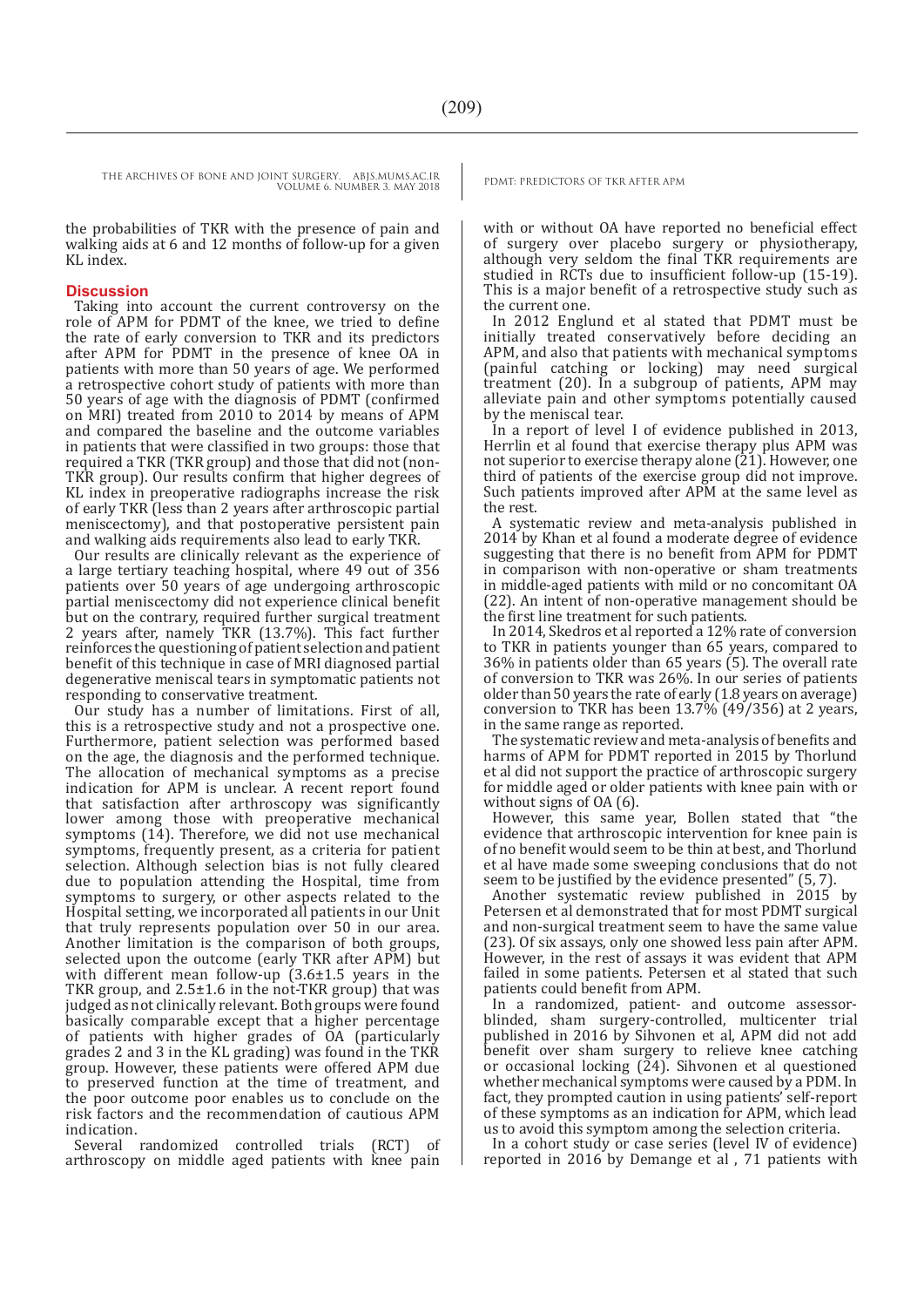"fatigue meniscal tear" were analyzed (25). Inclusion criteria were spontaneous abrupt onset knee pain, minor or no trauma, no radiographic or MRI OA, no bone edema, preoperative MRI image of medial meniscus tear, and arthroscopic evaluation demonstrating radial or vertical flap tear in the body to posterior horn junction of the medial meniscus. The mean follow-up was 4.2 years. There were 59 (83.1 %) good and excellent results, and 12 (16.9 %) poor results. These 12 patients demanded further treatment because of persistent pain, with three of the patients developing subchondral bone fracture. All patient complaints and poor outcomes were identified in the initial six months after surgery. The findings of Demange et al indicated that patients with "fatigue meniscal tear" benefited from APM, with only 16.9 % reporting unfavorable results (24).

In an observational study reported in 2016, Sihvonen et al tried to determine the value of using patients' preoperative self-reports of mechanical symptoms as a justification surgery in patients with degenerative meniscus tear (18). Their data contradicted the idea of using patients' self-report of mechanical symptoms as a justification for performing APM on patients with PDMT.

It has been recently reported by Roemer et al that partial meniscectomy for degenerative meniscal tear is strongly associated with incident OA within 1 year and with increased risk of worsening cartilage damage (25).

In our study, 13.7% of patients required an early TKR (TKR group) in the follow-up period (1.8 years on average) and 86.3% did not require a TRK (non-TKR group). Both groups were basically comparable. However, a higher percentage of patients with higher grades of OA (KL classification) was found in the non-TKR group, The mean time of follow-up in the TKR group was of 3.6±1.5 while for the non-TKR group it was of 2.5±1.6. The rest of general characteristics and meniscal tear treatment characteristics showed no statistical differences.

In a systematic review of the evidence for operative management of meniscal tears recently published,

Monk et al found no difference between arthroscopic meniscal debridement compared with nonoperative management as a first-line treatment strategy for patients with knee pain and a degenerative meniscal tear (10). Some evidence was found to indicate that patients with resistant mechanical symptoms who initially fail nonoperative management may benefit from meniscal debridement, but studies are lacking in the comparison of meniscal repair with meniscectomy or nonoperative management (10).

In conclusion, in our study the rate of early conversion (1.8 years on average) to TKR after APM for PDMT in patients with more than 50 years and OA was 13.7%. Factors associated with the need of an early TKR after APM for DSMT were the following: The severity of preoperative OA (KL classification), that increased the risk of TKR from 8 times (KL grade 1) to 14.5 times (KL more than grade 3) compared to those with grade cero before APM. The associations get stronger at 12 months, with an odd ratio from 11 for grade 1 to 21 for more than grade 3. The presence of postoperative pain was strongly associated to TKR with an odd ratio of 9.5, 6.2, and 13.8 at 3, 6 and 12 months, respectively. The need of walking aids was also strongly associated with TKR, triplicating the risk at 6 months and multiplying the risk by eight at 12 months follow-up. Postoperative knee intra-articular injections (hyaluronic acid or corticosteroids) seemed not to be a risk factor for TKR.

E. Carlos Rodriguez-Merchan MD PhD Jose A. Garcia-Ramos MD Norma G. Padilla-Eguiluz MD PhD Enrique Gomez-Barrena MD PhD Department of Orthopaedic Surgery, La Paz University Hospital-IdiPaz, Madrid, Spain

### **References**

- 1. Alipour M, Tabari M. Effect of dexmedetomidine on postoperative pain in knee arthroscopic surgery; a randomized controlled clinical trial. Arch Bone Jt Surg. 2014; 2(1):52.
- 2. Nahravani M, Tekye SM, Alipour M, Makhmalbaf H, Aghaee MA. Analgesia following arthroscopy–a comparison of intra-articular bupivacaine and/or midazolam and or fentanyl. Arch Bone Jt Surg. 2017; 5(1):28.
- 3. Howell R, Kumar NS, Patel N, Tom J. Degenerative meniscus: pathogenesis, diagnosis, and treatment options. World J Orthop. 2014; 5(5):597-602.
- 4. Katz JN, Brophy RH, Chaisson CE, de Chaves L, Cole BJ,

Dahm DL, et al. Surgery versus physical therapy for a meniscal tear and osteoarthritis. N Engl J Med. 2013; 368(18):1675-84.

- 5. Skedros JG, Knight AN, Thomas SC, Paluso AM, Bertin KC. Dilemma of high rate of conversion from knee arthroscopy to total knee arthroplasty. Am J Orthop
- 6. Thorlund JB, Juhl CB, Roos EM, Lohmander LS. Arthroscopic surgery for degenerative knee: systematic review and meta-analysis of benefits and harms. Br J Sports Med. 2015; 49(19):1229-35.
- 7. Bollen SR. Is arthroscopy of the knee completely useless? Meta-analysis--a reviewer's nightmare. Bone